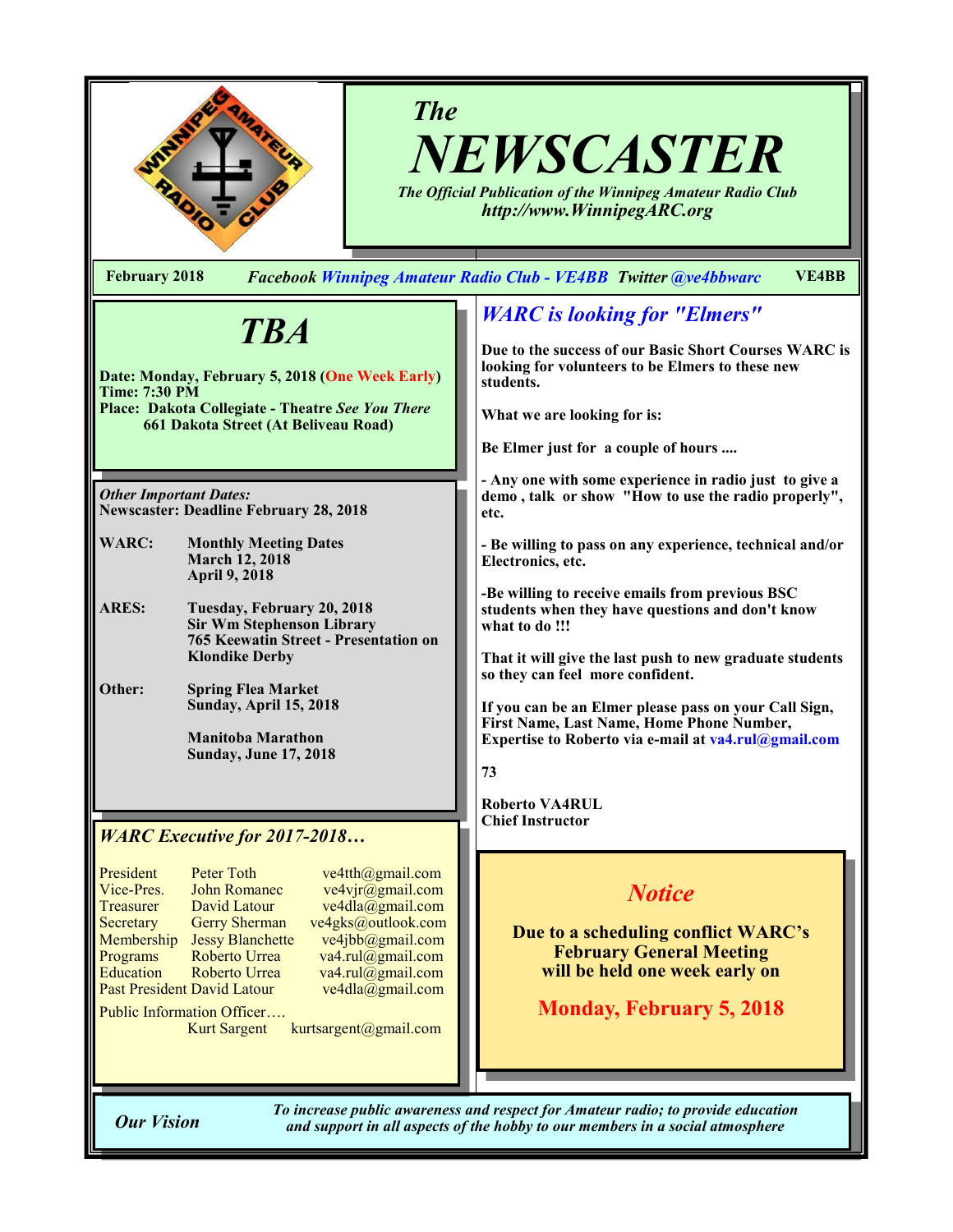| <b>WARC Meeting Minutes</b>                                | VE8CS, VY1CS, and now VE4CS as he moved around.                                                           |  |
|------------------------------------------------------------|-----------------------------------------------------------------------------------------------------------|--|
| <b>January 8, 2018</b>                                     | What got you interested in amateur radio? "I was                                                          |  |
| <b>Taken By Gerry VE4GKS</b>                               | already into radio. I got my commercial radio                                                             |  |
|                                                            | operators license from a two-year course at Radio                                                         |  |
| Meeting called to order 19:32                              | College of Canada in Toronto. That qualified me for                                                       |  |
|                                                            | the Advanced amateur radio certificate."                                                                  |  |
| <b>Introductions as usual</b>                              | Build or buy? "I bought a used Hallicrafters receiver                                                     |  |
| Membership-82 members                                      | and a Collins transmitter from the Cam Guard                                                              |  |
|                                                            | Electronics store. I built a straight dipole antenna."                                                    |  |
| Spring basic course is filling in, starts February 24.     |                                                                                                           |  |
|                                                            | Memorable moments? "I made a slow scan TV contact                                                         |  |
| Winter Field Day is a go.                                  | with Japan in the 90's. It was a hard one to get."                                                        |  |
|                                                            |                                                                                                           |  |
| 50/50 \$23.50 to VE4HK.                                    | What have you got out of our hobby? "I've met good<br>friends such as Ed VE4ON and others over the years. |  |
| \$6290 to spend, plus our self-insurance.                  | There's the thrill of talking with someone far away. I                                                    |  |
|                                                            | operated out of the Northwest Territories and the                                                         |  |
| Moved and approved that we donate \$300.00/year to         | <b>Yukon while with Northwest Tel."</b>                                                                   |  |
| WSCRC for the space they are providing.                    |                                                                                                           |  |
|                                                            | Particular interest? "Not really. I enjoyed it all. Up                                                    |  |
| <b>VE4SN</b> reports DX is improving, especially 20 meters | North it was basically HF.                                                                                |  |
| CW, some from Europe.                                      | Public Service? "While driving my vehicle, I came                                                         |  |
| <b>VE4HK</b> presented Worked All Winnipeg certificates to | across a bad accident. I called it in through the                                                         |  |
| <b>VE4KGK</b> and VE4AI.                                   | Brandon repeater and notified the police and                                                              |  |
|                                                            | ambulance." (David's add-on: Norm served with Sigs                                                        |  |
| Following a short break the program was on IT              | at Minto Armouries.)                                                                                      |  |
| security.                                                  |                                                                                                           |  |
|                                                            | Advice for new hams? "Just get on the radio and make<br>contacts as often as you can."                    |  |
| <b>Spotlight on Norm Hauk VE4CS</b>                        |                                                                                                           |  |
| <b>By David VE4DAR</b>                                     | Future of amateur radio? "It will continue with more                                                      |  |
|                                                            | people joining. People are getting bored with the Inter-                                                  |  |
| Reminder: These interviews with hams licensed more         | net." Thanks for this, Norm.                                                                              |  |
| than 20 years are not biographies. They are random         |                                                                                                           |  |
| profiles intended to illustrate who has been involved in   | <b>Manitoba Marathon</b>                                                                                  |  |
| the development of our amateur radio community.            | <b>Jeff Dovyak VE4MBQ</b>                                                                                 |  |
|                                                            | ve4mbq@rac.ca                                                                                             |  |
|                                                            |                                                                                                           |  |
|                                                            | The 2018 Manitoba Marathon will be SUN 17 JUNE -                                                          |  |
|                                                            | this will be the 40th Anniversary!                                                                        |  |

id.

**Volunteer Registration went live in early December, although we have had some registrations, we still need approximately seventy (70) Amateur operators.** 

**We always pair a new Amateur up with someone who has done the Marathon at least once so new Amateurs should not be hesitant to get involved.** 

**On-line registrations can be done thru:**

**http://winnipegarc.org/marathon\_volunteer\_form.html** 

## What have you done to "promote amateur radio this week"

That line we credit to an old News stalwart, Peter Parker with using in his old VK1 and VK3 casts many years ago and it still stands true -WIA

Figst licensed in 1966 as VE4HT, he also became **Luckily I caught Norm Hauk VE4CS at the Arches one Sunday when he wasn't driving a big rig somewhere.**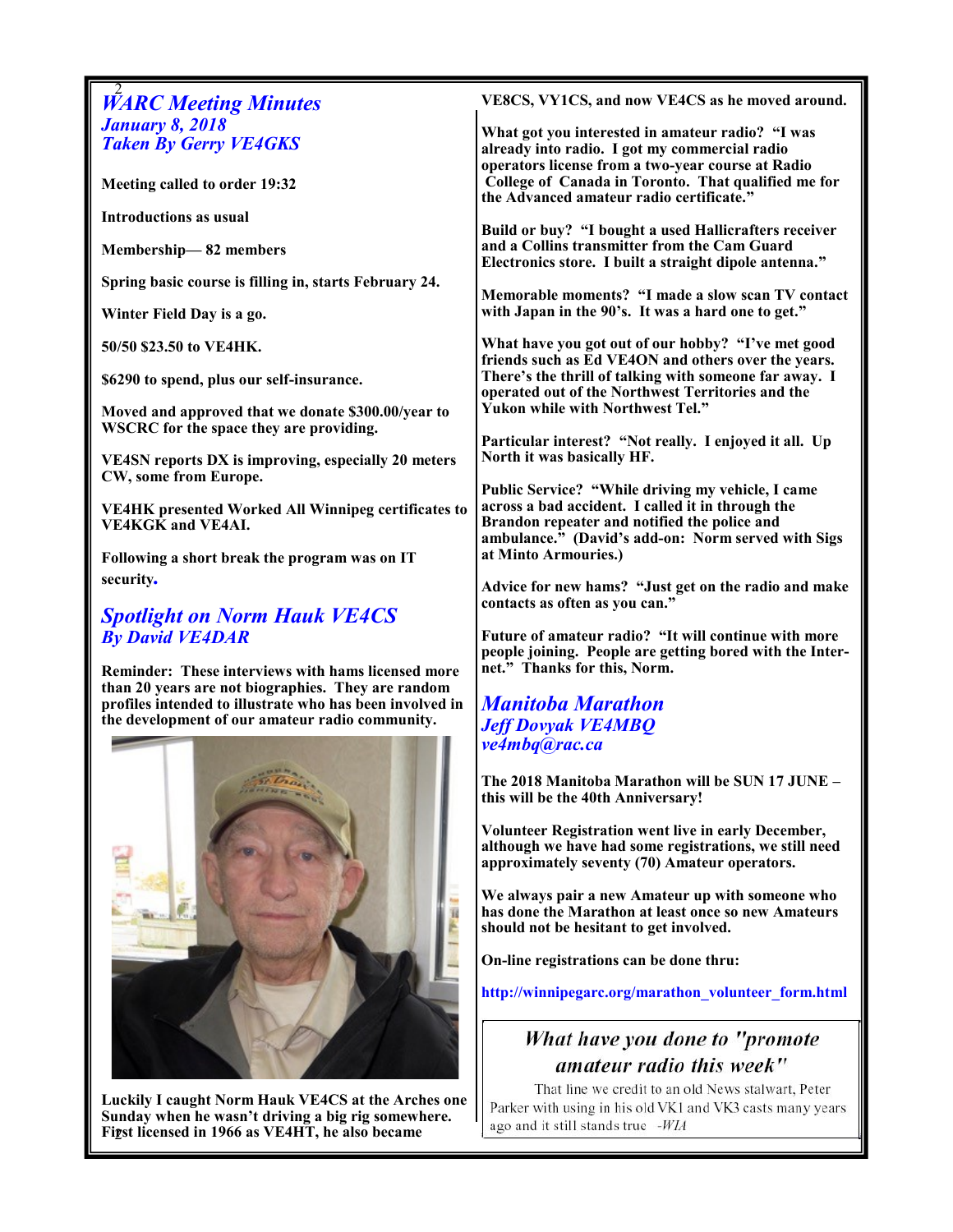#### 3 **Conversational Code … or …. How I Learned to Stop Talking, and Start Tapping**

**We are now three weeks into WARC's first CW course, and results are encouraging to this instructor.**

**By the first week of January, we had 11 registrants for the course, mostly on word-of-mouth advertising. On Day 1, seven keen people arrived at the Winnipeg Seniors Club to start their transition into Code Warriors. These seven are still with us 3 weeks later. We've had the usual challenges of illness, employment, equipment breakdown and tardiness, but it has not damped the enthusiasm at all.**

**WARC's course is run on the basis of Koch's 1930s paper on how telegraphers learn. We are challenging our students to learn as pros have learned in the past, when telegraphy was the digital communication tool. Characters are presented by computer apps at a consistent and perfect 20 words-per-minute, and spaced at an effective 12 wpm as recommended by Farnsworth. The students will tell you they are drinking from several firehoses (appropriately enough) but they are learning. As of last night they have 20 of 41 characters rattling about in their heads, as planned.**

**Also last night, we started sending practice, a week later than originally planned. As hoped, all realized that sending will speed up their learning as we continue. There is a new, higher level of keenitude in the room. Sending is being taught using Bencher-style paddles and electronic keyers, so that with small effort well-formed code is produced that sounds like that they've been listening to for weeks. This reinforces what they've been learning. While paddles have a learning curve, it is not as steep as that for a straight key.**

**With five weeks to go, I'm looking forward to great progress and eventual success for this group, not least because I am also learning alongside of them!**

**CWT1 Instructor and Student David Latour VE4DLA**

3

*Amateur Radios, Antennas, and more ...*  **Winnipeg ICOM Dealer…**

**Micro-HighTech Communications Ltd.**

**2223 Henderson Hwy, East St. Paul, MB (Just south of perimeter hwy)**

**Ph. (204)-783-1885 Fax (204) 779-7522 Contact George Hill, VE4GDH**

**Visit their web site.. http://www.microhightech.ca/**

#### *Winnipeg ARES Jeff Dovyak VE4MBQ ve4mbq@rac.ca*

**Richard Kazuk VE4KAZ is still recruiting volunteer operators for Scouts Canada Klondike Derby SAT & SUN 03, 04 MAR at Camp Amisk. Duty time is approximately 0830-1630h both days.** 

**To register please email Richard VE4KAZ, ve4kaz@rac.ca Subject Line: 2018 Klondike Derby, include full name and call-sign in your e-mail and indicate whether you are registering for both days or just SAT or just SUN. This is an all-weather event.**

**CANWARN Spotter Training will be in Winnipeg this year, SAT 24 MAR, location to be determined. If interested, please contact VE4MBQ.**

**On-line registration for the Manitoba Marathon is open on the WARC web-site, please see the separate Manitoba Marathon article.**

**Our next General Meeting will be TUE 20 FEB 1900h at Sir Wm Stephenson Library 765 Keewatin Street. The writer, Glen VE4GWN and Fred VE4TRO are scheduled to give a presentation on Klondike Derby.**



**The Manitoba Repeater Society operates and maintains a linked repeater system across southern Manitoba, including Winnipeg.**

**If you are a user of any of these repeaters, we urge you to support the group by becoming a member.**

**VE4MAN - Starbuck, VE4CDN - Morris, VE4PLP - Portage, VE4MRS - Bruxelles, VE4GIM - Gimli, VE4MIL - Milner Ridge VE4EMB - Hadashville, VE4FAL - Falcon Lake, VE4WPG - Winnipeg, VE4VJ - Winnipeg, VE4WRS - Autopatch & IRLP link Winnipeg**

**Links to repeaters in Ontario, Brandon, Selkirk and soon to be the Dauphin & area.**

**info@mb-repeater-society.ca http://www.mb-repeater-society.ca/ http://www.facebook.com/ManitobaRepeaterSociety**

**MRS Memberships Expired December 31 You Can Renew Today On-Line**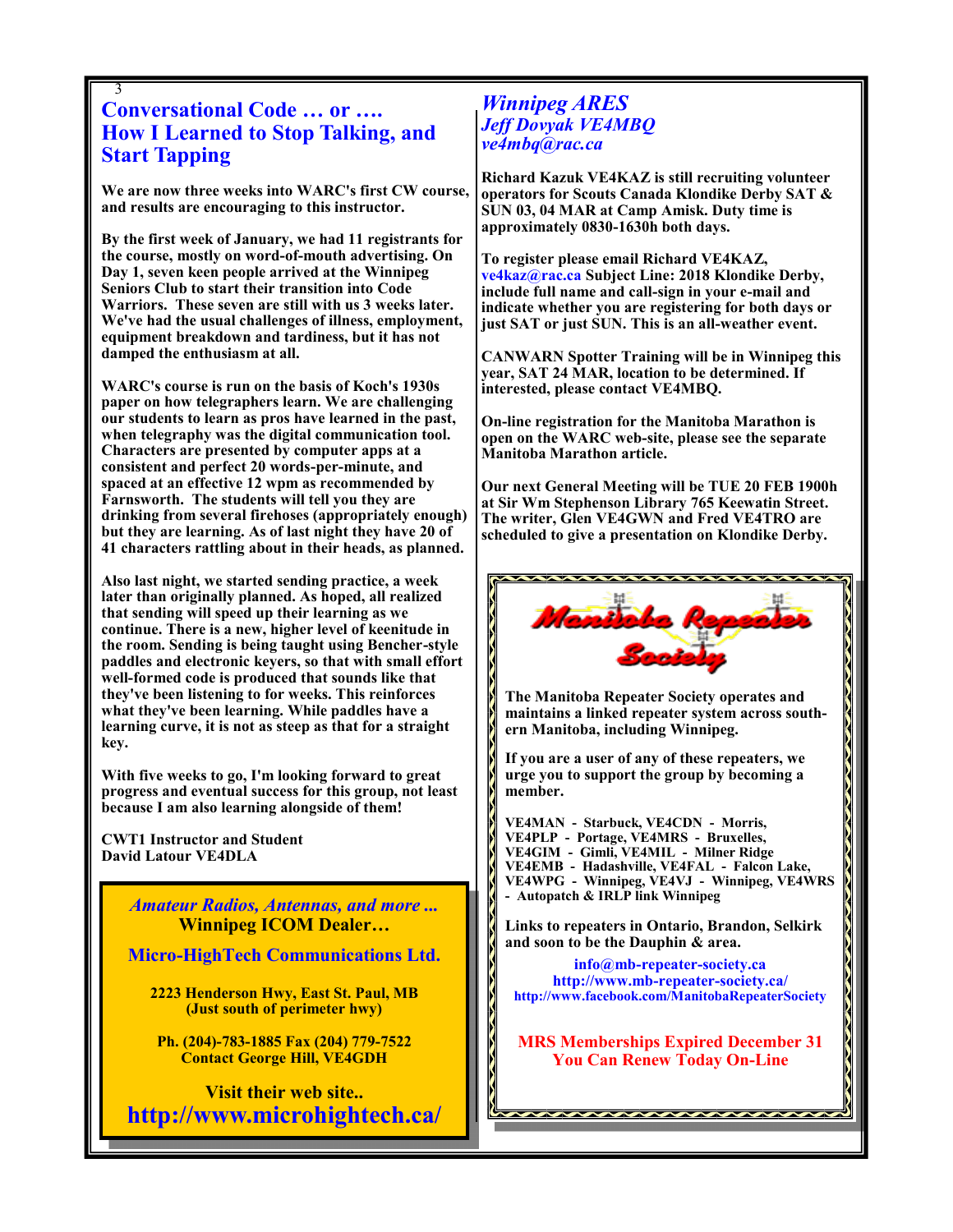| <b>RAC Annual General Meeting: A part of</b>                                                            |                                                                                                           |
|---------------------------------------------------------------------------------------------------------|-----------------------------------------------------------------------------------------------------------|
|                                                                                                         | Time: The Hamfest will be open to the public from 2                                                       |
| <b>RAC's 25th Anniversary Celebration</b>                                                               | pm (Mountain Daylight Time) on Friday until noon on                                                       |
|                                                                                                         | Sunday. Registration starts at 12 noon on Friday, June                                                    |
| The Radio Amateurs of Canada is pleased to hold its                                                     | 15 and at 8 am on Saturday, June 16. The Annual                                                           |
| Annual General Meeting (AGM) in Red Deer, Alberta                                                       | <b>General Meeting of Radio Amateurs of Canada will be</b>                                                |
| as part of the year-long celebration of RAC's 25th                                                      | held at 1 pm on Saturday, June 16.                                                                        |
| <b>Anniversary Celebration.</b>                                                                         |                                                                                                           |
|                                                                                                         | <b>Description: The 48th Annual Red Deer Amateur</b><br>Radio Picnic and Hamfest will feature ARES Annual |
| The AGM event will be hosted by the Central Alberta                                                     | meeting, displays, vendors, tailgate fleamarket, pig                                                      |
| Amateur Radio Club (http://www.caarc.ca/) and will be                                                   | roast Saturday night, pancake breakfast Sunday                                                            |
| held in conjunction with the 2018 Annual Red Deer<br>Picnic and Hamfest which is being held at the same | morning, draws and door prizes.                                                                           |
| location.                                                                                               |                                                                                                           |
|                                                                                                         | Talkin: 147.150, 146.520                                                                                  |
| All RAC members are encouraged to attend the                                                            |                                                                                                           |
| <b>Annual General Meeting.</b>                                                                          | For more information please visit http://www.caarc.ca                                                     |
|                                                                                                         | or contact Garry, VE6CIA, at vebcia@rac.ca.                                                               |
| Date: Saturday, June 16.                                                                                |                                                                                                           |
|                                                                                                         | Stay tuned to the RAC website and the pages of The                                                        |
| Time: 1 pm (Mountain Daylight Time)                                                                     | Canadian Amateur magazine for more information on                                                         |
|                                                                                                         | RAC's 25th Anniversary Celebrations and the                                                               |
| Place: The Annual General Meeting will be held at the                                                   | upcoming Annual General Meeting.                                                                          |
| <b>Shady Nook Community Hall, Township Road 380, in</b>                                                 | http://wp.rac.ca/rac-annual-general-meeting-2018/ and                                                     |
| Red Deer, Alberta.                                                                                      | http://wp.rac.ca/agm/                                                                                     |
| Agenda items will include:                                                                              |                                                                                                           |
|                                                                                                         | <b>Alan Griffin</b>                                                                                       |
| 1) Report of the President                                                                              | <b>RAC MarCom Director</b>                                                                                |
|                                                                                                         |                                                                                                           |
| 2) Review of the 2017 finances                                                                          | <b>From Your Midwest Director,</b>                                                                        |
|                                                                                                         | <b>BJ Madsen VE5FX</b>                                                                                    |
| 3) Appointment of auditors for 2018                                                                     | <b>Appointment of Peter Toth, VE4TTH</b>                                                                  |
|                                                                                                         |                                                                                                           |
| A Question and Answer period will follow the AGM<br>proceedings.                                        | Radio Amateurs of Canada would like to welcome                                                            |
|                                                                                                         | Peter Toth, VE4TTH, as the Deputy Director for the                                                        |
| This is your opportunity to hear what your                                                              | Midwest Region. RAC Midwest Director, Bj Madsen,                                                          |
| representatives have been doing over the past year, to                                                  | <b>VE5FX, appointed Peter as Deputy Director on</b>                                                       |
| raise questions, and to make suggestions about how                                                      | <b>January 8, 2018.</b>                                                                                   |
| RAC is managed and where it is going in the future.                                                     |                                                                                                           |
|                                                                                                         | Peter is very active and he has a varied interest                                                         |
| All RAC members are encouraged to attend the                                                            | including astronomy, photography, motorcycle racing,                                                      |
| Annual General Meeting. If you cannot attend the                                                        | scuba diving and, of course, Amateur Radio.                                                               |
| meeting in person there will also be a Webinar which                                                    | In his DX Watch profile, Peter provides the following                                                     |
| RAC members can attend remotely. Additional<br>information about the Webinar will be included on the    | bio:                                                                                                      |
| RAC website as soon as it is available.                                                                 |                                                                                                           |
|                                                                                                         | "Born and raised in Canada, I joined the Canadian                                                         |
| For more information about the 2018 Annual Red Deer                                                     | Armed Forces under a special student summer                                                               |
| Picnic and Hamfest please see the information below                                                     | employment program in 1978. The branch of service I                                                       |
| and visit their website at http://www.caarc.ca/.                                                        | entered was the Canadian Forces Communications                                                            |
|                                                                                                         | Command (CFCC), or more commonly known as the                                                             |
|                                                                                                         | Signals Corps. I enjoyed the experience so much I                                                         |
| 48th Annual Red Deer Picnic and Hamfest                                                                 | decided to stay for a while. Over the years I took up                                                     |
| The Central Alberta Amateur Radio Club (CAARC) is                                                       | several hobbies, the most active hobbies are:<br><b>Astronomy; Scuba Diving; Back Woods Camping and</b>   |
| pleased to host the RAC Annual General Meeting as                                                       | <b>Backpacking; Photography; and Motorcycle Racing. I</b>                                                 |
| part of its 48th Annual Picnic and Hamfest.                                                             | am the Past-President of the Royal Astronomical                                                           |
|                                                                                                         | Society of Canada (Winnipeg Chapter), which is the                                                        |
| Date: Friday, June 15 to Sunday, June 17.                                                               | largest amateur astronomy organization in Canada.                                                         |
|                                                                                                         |                                                                                                           |
| Place: The Hamfest will be held at the Shady Nook                                                       | Continued                                                                                                 |
| Community Hall, Township Road 380, in Red Deer.                                                         |                                                                                                           |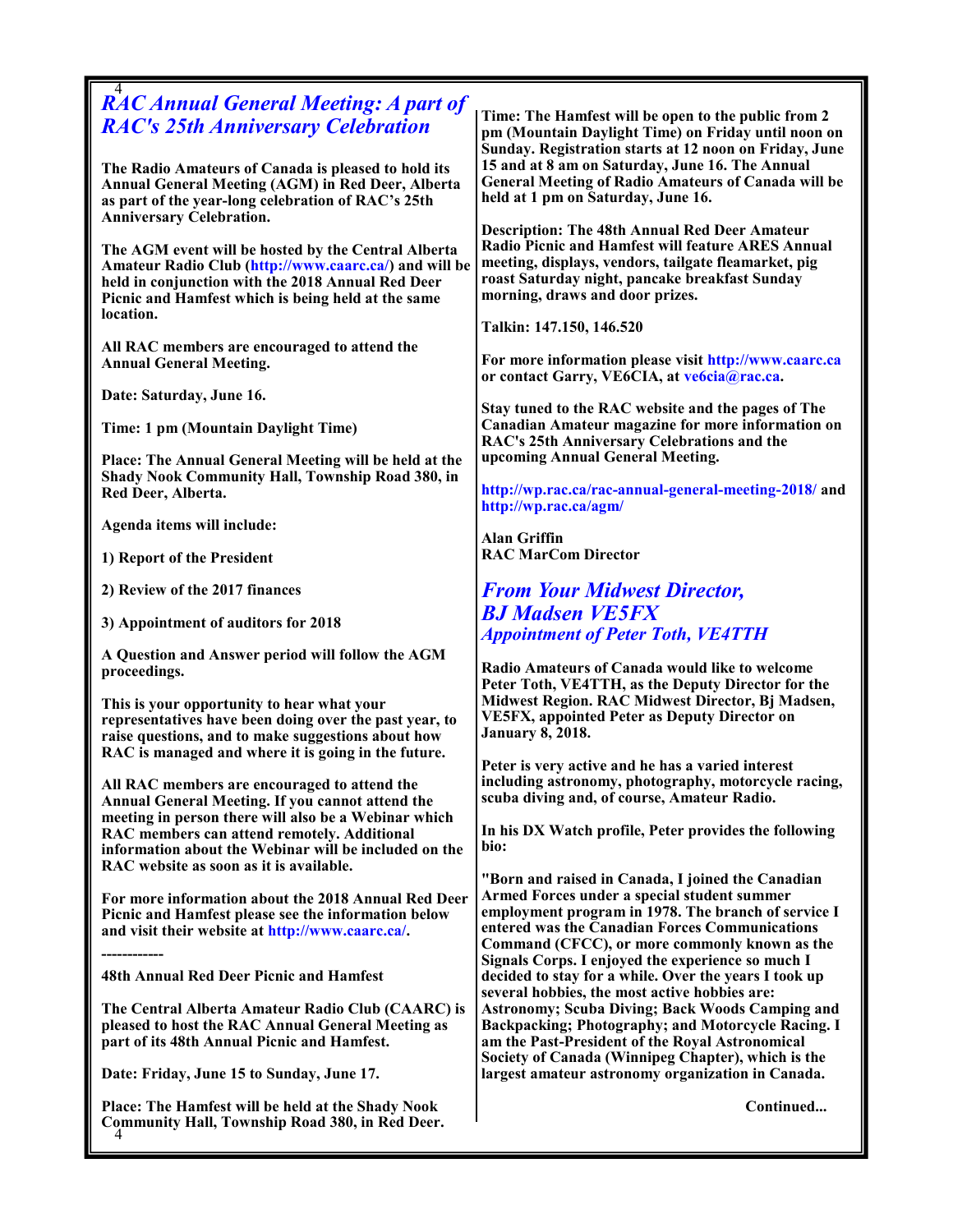5 **I was first introduced to Ham Radio when I was just a kid by the father of one of my friends. It was 1973 and he was using CW to communicate with someone overseas. I was impressed. He's still a ham today and is still using CW as his primary means of communications. Having just been certified (November 22, 2011) I've already reached a few milestones, such as my WAS certificate (it took 30 days) and have made contacts with over 100 countries, and final confirmation with QSL cards to get my DXCC came in March 2013. At the end of February 2012, I also became CW certified and in February 2013 I achieved my Advanced rating."**

**Peter has served as the President of the Winnipeg Amateur Radio Club since September 2016. In his first President's Message in the September 2016 issue of the Winnipeg Amateur Radio Club's newsletter, "The Newscaster", he wrote:**

**"We are a unique type of people, we Amateur Radio folk. We are the dreamers and shapers, the builders and makers of the technology, that everyone on this planet takes for granted. Behind every single technological innovation and advancement in the past 100 years, there is a ham radio enthusiast either at the forefront, or closely involved. This has been true since the start of our hobby, and interestingly, it continues today. Likewise, we have always been community minded, such that we have organized ourselves to be efficient and useful in the event that disaster strikes. Heck, for fun we even practise how to lend a hand and be at the ready, which some would say calls into question our sanity. But we do that because we can, and we do that silently, in the background, with little fanfare. Without ever asking for anything in return, and that makes us unique, and very rare. That also makes me being President of an organization of such people very special, and clearly a great honour."**

**Prior to becoming Deputy Director, Peter served as an Assistant Director for the Midwest Region. He is committed to assisting the Director and will continue to promote Radio Amateurs of Canada and advance the Amateur Radio Service.**

**Bj Madsen, VE5FX RAC Midwest Director**



### *Worked All Winnipeg Award*

**WARC held a Worked All Winnipeg Award QSO party December 9 and 10. I heard a lot of stations exchanging call signs and signal reports on 146.52 simplex over that weekend. So far, only 2 people have given me their completed logs, and received their certificate. I'm wondering what happened to all those other hams?** 



*Ken VE4KGK receiving his Worked All Winnipeg Award From Dick VE4HK. Shaun VE4AI also received the award*

**Does anyone need a couple of simplex contacts to finish off their certificate hunt? If the answer is "YES", get on the Morning Net or MRS 2 Meter Net, and ask people to QSY to 146.52 after net. Another opportunity is go for coffee Saturday morning at Timmies, and ask the hams gathered there for a contact.** 

**As for all the HF qualified hams out there, when you are in a QSO with someone "out there", tell them about our beautiful award. All the details to earn the WAWA certificate are on the WARC website.** 

**I look forward to being swamped with WAWA applications.**

**Dick Maguire VE4HK WAWA custodian**

## **Porint it on.co** 204.899.3350

**1798 St Matthews Ave Winnipeg, MB R3H 0A5**  **Discount for "WARC" members**

**They can provide 15% discount on QSL cards.**

**For example, the current price for an order of 400 QSL cards size: 5" x 3.5", double side, full-colour on 100lb gloss cover is \$81.99.** 

**With your 15% discount, the total would be \$69.69 before tax (please note that prices are subject to change due to paper cost etc.). The discount is on any size and any qty of QSL card.**

**Be sure to present your WARC membership to receive the discount!**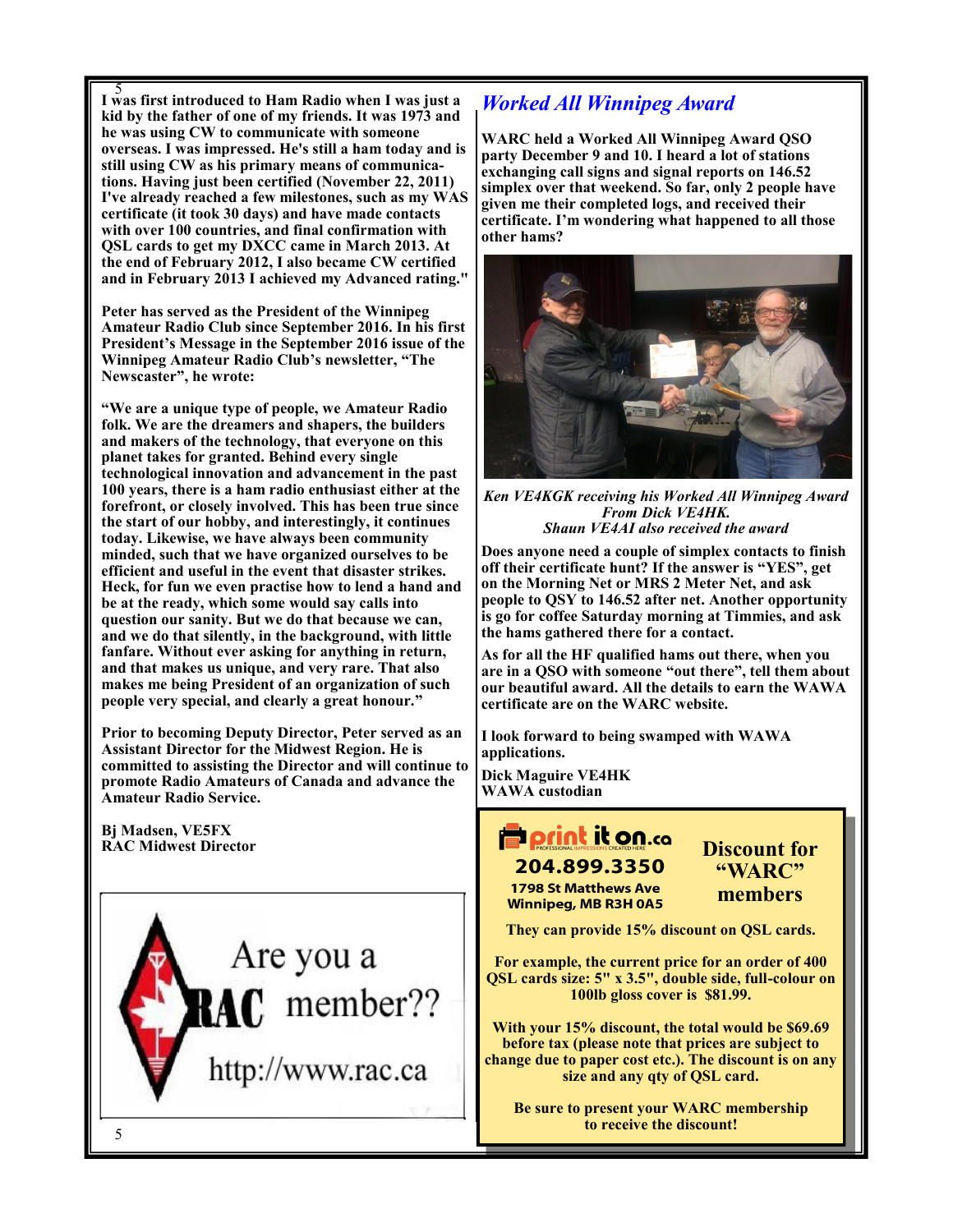| 6                                                 |                                      |                                                |                                            |
|---------------------------------------------------|--------------------------------------|------------------------------------------------|--------------------------------------------|
| <b>Contest Calendar</b>                           |                                      | <b>QRP Fox Hunt</b><br><b>Phone Fray</b>       | 0200Z-0330Z, Feb 21<br>0230Z-0300Z, Feb 21 |
| <b>Extracted From</b>                             |                                      | <b>CWops Mini-CWT Test</b>                     | 1300Z-1400Z, Feb 21                        |
| http://www.hornucopia.com/contestcal/             |                                      |                                                | and 1900Z-2000Z, Feb 21                    |
|                                                   |                                      |                                                | and 0300Z-0400Z, Feb 22                    |
| <b>February 2018</b>                              |                                      | <b>AGCW Semi-Automatic Key Evening</b>         |                                            |
|                                                   |                                      |                                                | 1900Z-2030Z, Feb 21                        |
| <b>ARS</b> Spartan Sprint                         | 0200Z-0400Z, Feb 6                   | <b>RSGB 80m Club Championship, CW</b>          |                                            |
| <b>QRP Fox Hunt</b>                               | 0200Z-0330Z, Feb 7                   |                                                | 2000Z-2130Z, Feb 22                        |
| <b>Phone Fray</b>                                 | 0230Z-0300Z, Feb 7                   | <b>NCCC RTTY Sprint</b>                        | 0145Z-0215Z, Feb 23                        |
| <b>CWops Mini-CWT Test</b>                        | 1300Z-1400Z, Feb 7                   | <b>ORP Fox Hunt</b>                            | 0200Z-0330Z, Feb 23                        |
|                                                   | and 1900Z-2000Z, Feb 7               | <b>NCCC Sprint</b>                             | 0230Z-0300Z, Feb 23                        |
|                                                   | and 0300Z-0400Z, Feb 8               | <b>CQ 160-Meter Contest, SSB</b>               | 2200Z, Feb 23                              |
| <b>UKEICC 80m Contest</b>                         | 2000Z-2100Z, Feb 7                   |                                                | to 2200Z, Feb 25                           |
| <b>NCCC RTTY Sprint</b>                           | 0145Z-0215Z, Feb 9                   | <b>REF Contest, SSB</b>                        | 0600Z, Feb 24                              |
| <b>QRP Fox Hunt</b>                               | 0200Z-0330Z, Feb 9                   |                                                | to 1800Z, Feb 25                           |
| <b>NCCC Sprint</b>                                | 0230Z-0300Z, Feb 9                   | <b>UBA DX Contest, CW</b>                      | 1300Z, Feb 24                              |
| <b>CQ WW RTTY WPX Contest</b>                     | 0000Z, Feb 10                        |                                                | to 1300Z, Feb 25                           |
|                                                   | to 2359Z, Feb 11                     | <b>South Carolina QSO Party</b>                | 1500Z, Feb 24                              |
| <b>SARL Field Day Contest</b>                     | 1000Z, Feb 10                        |                                                | to 0159Z, Feb 25                           |
|                                                   | to 1000Z, Feb 11                     | <b>North American QSO Party, RTTY</b>          | 1800Z, Feb 24                              |
| <b>Asia-Pacific Spring Sprint, CW</b>             | 1100Z-1300Z, Feb 10                  |                                                | to 0559Z, Feb 25                           |
| <b>Dutch PACC Contest</b>                         | 1200Z, Feb 10                        | <b>High Speed Club CW Contest</b>              | 0900Z-1100Z, Feb 25                        |
|                                                   | to 1200Z, Feb 11                     |                                                | and 1500Z-1700Z, Feb 25                    |
| <b>KCJ Topband Contest</b>                        | 1200Z, Feb 10                        | <b>SARL Digital Contest</b>                    | 1300Z-1600Z, Feb 25                        |
| <b>SKCC Weekend Sprintathon</b>                   | to 1200Z, Feb 11<br>1200Z, Feb 10    | <b>North Carolina QSO Party</b>                | 1500Z, Feb 25                              |
|                                                   | to 2400Z, Feb 11                     |                                                | to 0059Z, Feb 26                           |
| <b>OMISS QSO Party</b>                            | 1500Z, Feb 10                        | <b>SKCC Sprint</b>                             | 0000Z-0200Z, Feb 28                        |
|                                                   | to 1500Z, Feb 11                     | <b>QRP Fox Hunt</b>                            | 0200Z-0330Z, Feb 28                        |
| FISTS Winter Unlimited Sprint 1700Z-2100Z, Feb 10 |                                      | <b>Phone Fray</b>                              | 0230Z-0300Z, Feb 28                        |
| <b>RSGB 1st 1.8 MHz Contest</b>                   | 1900Z-2300Z, Feb 10                  | <b>CWops Mini-CWT Test</b>                     | 1300Z-1400Z, Feb 28                        |
| <b>Balkan HF Contest</b>                          | 1200Z-1800Z, Feb 11                  |                                                | and 1900Z-2000Z, Feb 28                    |
| <b>4 States QRP Group Second Sunday Sprint</b>    |                                      |                                                | and 0300Z-0400Z, Mar 1                     |
|                                                   | 0100Z-0300Z, Feb 12                  | <b>UKEICC 80m Contest</b>                      | 2000Z-2100Z, Feb 28                        |
| <b>CQC Winter QSO Party</b>                       | 0100Z-0259Z, Feb 12                  |                                                |                                            |
| <b>ARRL School Club Roundup</b>                   | 1300Z, Feb 12                        | <b>Into March 2018</b>                         |                                            |
|                                                   | to 2359Z, Feb 16                     |                                                |                                            |
| <b>PODXS 070 Club Valentine Sprint</b>            |                                      | <b>NCCC RTTY Sprint</b><br><b>QRP Fox Hunt</b> | 0145Z-0215Z, Mar 2                         |
|                                                   | 0000Z-2359Z, Feb 14                  | <b>NCCC Sprint</b>                             | 0200Z-0330Z, Mar 2<br>0230Z-0300Z, Mar 2   |
| <b>NAQCC CW Sprint</b>                            | 0130Z-0330Z, Feb 14                  | <b>Novice Rig Roundup</b>                      | 0000Z, Mar 3                               |
| <b>QRP Fox Hunt</b>                               | 0200Z-0330Z, Feb 14                  |                                                | to 2400Z, Mar 10                           |
| <b>Phone Fray</b>                                 | 0230Z-0300Z, Feb 14                  | <b>ARRL Inter. DX Contest, SSB</b>             | 0000Z, Mar 3                               |
| <b>CWops Mini-CWT Test</b>                        | 1300Z-1400Z, Feb 14                  |                                                | to 2400Z, Mar 4                            |
|                                                   | and 1900Z-2000Z, Feb 14              | Wake-Up! QRP Sprint                            | 0600Z-0629Z, Mar 3                         |
|                                                   | and 0300Z-0400Z, Feb 15              |                                                | and 0630Z-0659Z, Mar 3                     |
| RSGB 80m Club Championship, Data                  |                                      |                                                | and 0700Z-0729Z, Mar 3                     |
|                                                   | 2000Z-2130Z, Feb 14                  |                                                | and 0730Z-0800Z, Mar 3                     |
| <b>NCCC RTTY Sprint</b>                           | 0145Z-0215Z, Feb 16                  | <b>Open Ukraine RTTY Championship</b>          |                                            |
| <b>QRP Fox Hunt</b>                               | 0200Z-0330Z, Feb 16                  |                                                | 1800Z-2059Z, Mar 3 (Low Band)              |
| <b>NCCC Sprint</b>                                | 0230Z-0300Z, Feb 16<br>0000Z, Feb 17 |                                                | and 2100Z-2359Z, Mar 3 (Low Band)          |
| <b>ARRL Inter. DX Contest, CW</b>                 | to 2400Z, Feb 18                     |                                                | and 0800Z-1059Z, Mar 4 (High Band)         |
| <b>SARL Youth Day Sprint</b>                      | 0800Z-1000Z, Feb 17                  |                                                | and 1100Z-1359Z, Mar 4 (High Band)         |
| <b>Russian PSK WW Contest</b>                     | 1200Z, Feb 17                        | <b>UBA Spring Contest, CW</b>                  | 0700Z-1100Z, Mar 4                         |
|                                                   | to 1159Z, Feb 18                     | <b>SARL Hamnet 40m Simulated Emerg Contest</b> |                                            |
| <b>Feld Hell Sprint</b>                           | 1900Z-2059Z, Feb 17                  |                                                | 1200Z-1400Z, Mar 4                         |
| <b>AWA Amplitude Modulation QSO Party</b>         |                                      | <b>NSARA Contest</b>                           | 1200Z-1600Z, Mar 4                         |
|                                                   | 2300Z, Feb 17                        |                                                | and 1800Z-2200Z, Mar 4                     |
|                                                   | to 2300Z, Feb 18                     | RSGB 80m Club Championship, Data               |                                            |
| <b>Classic Exchange, Phone</b>                    | 1300Z, Feb 18                        |                                                | 2000Z-2130Z, Mar 5                         |
|                                                   | to 0800Z, Feb 19                     |                                                |                                            |
|                                                   | and 1300Z, Feb 20                    | <b>Good luck in the contest</b>                |                                            |
|                                                   | to 0800Z, Feb 21                     |                                                |                                            |
| Run for the Bacon QRP Contest 0200Z-0400Z, Feb 19 |                                      |                                                |                                            |
|                                                   |                                      |                                                |                                            |